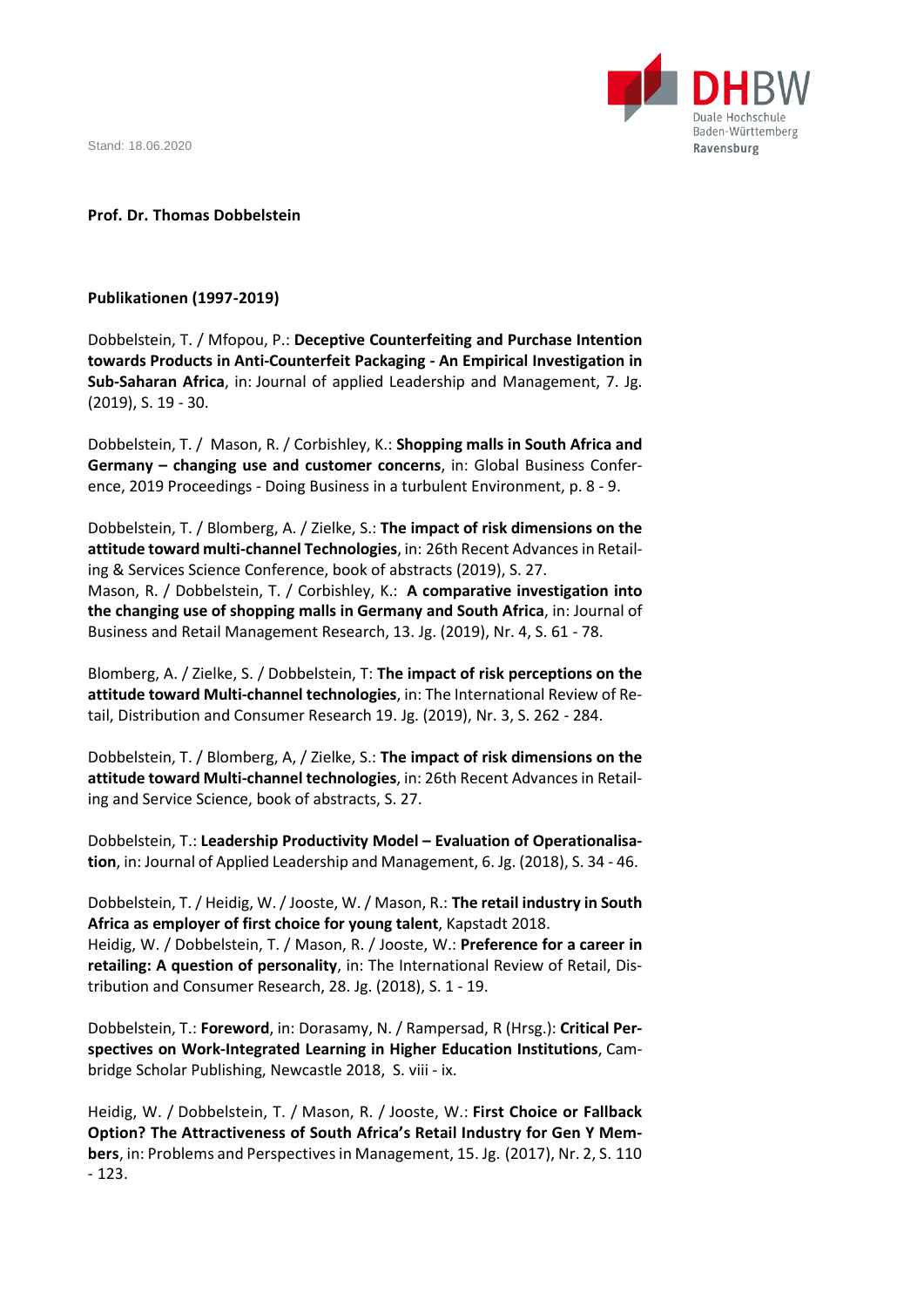

Heidig, W. / Dobbelstein, T. / Mason, R. / Jooste, W.: **Preference for a career in retailing: A question of personality**, in: The International Review of Retail, Distribution and Consumer Research, in print.

Heidig, W. / Dobbelstein, T. / Mason, R. / Jooste, W.: **First Choice or Fallback Option? The Attractiveness of South Africa's Retail Industry for Gen Y Members**, in: Problems and Perspectives in Management, 15. Jg. (2017), Nr. 2, S. 110 - 123.

Heidig, W. / Dobbelstein, T. / Mason, R. / Jooste, W.: **The Retail Industry in South Africa as Emplayer of First Choice for Young People**, in: Retailer, Nr. 6, 2017, S. 18.

Dobbelstein, T. / Krumm, R.: **9 Levels for Value Systems - Operationalising and Measuring the Level Resistance**, in: Journal of applied Leadership and Management, 4. Jg. (2015/2016), S. 107 – 121.

Gwosdz, F. / Höger, K. / Dobbelstein, T.: **Reales Geld für virtuelle Güter**, in: planung&analyse, 45 Jg. (2016), Nr. 6, S. 66 - 67.

Dobbelstein, T. / Zielke, S.: **Insights in the Usage of Price Comparison Websites**, European Institute for Retail and Service Science (Hrsg.): proceedings, 23rd Conference Recent Advances in Retailing and Service Science, 2016, 6 Seiten.

Gwosdz, F. / Dobbelstein, T.: **Virtual Marketing Mix - Marketing applied for virtual goods in Free2Play Games**, Saarbrücken 2016.

Mason, Roger B. / Dobbelstein, T.: **The influence of the level of environmental complexity and turbulence on the choice of marketingtactics**, in: Journal of Economics and Behavioral Studies (2016), in Druck.

Dobbelstein, T. / Heidig, W.: **Motivation to visit a City - a Retail Perspective**, in: Rasouli, S. / Timmermanns, H. (Hrsg.): Recent Advances in Retailing and Service Science, EIRASS Conference Proceedings, 2015, S. 18.

Zielke, S. / Dobbelstein, T.: **Price Information Search in Online and Offline Channels**, in: Picot-Coupey, K. / Cliquet, G. (Hrsg.): Proceedings of the 18th International Conference on Research in the Distribution Trades, European Association of Education and Research in Commercial Distribution (EAERCD), Rennes, Frances, 9 pages.

Dobbelstein, T.: **Praxisdesign als Einflussfaktor der Patientenzufriedenheit**, in: Dental Tribune D-A-CH, 12. Jg. (2015), Nr. 3, S. 3.

Dobbelstein, T. / Zielke, S.: **Customer' Price Search Behaviour in Different Channels and Product Categories**, in: Rasouli, S. / Timmermans, H. (Hrsg.):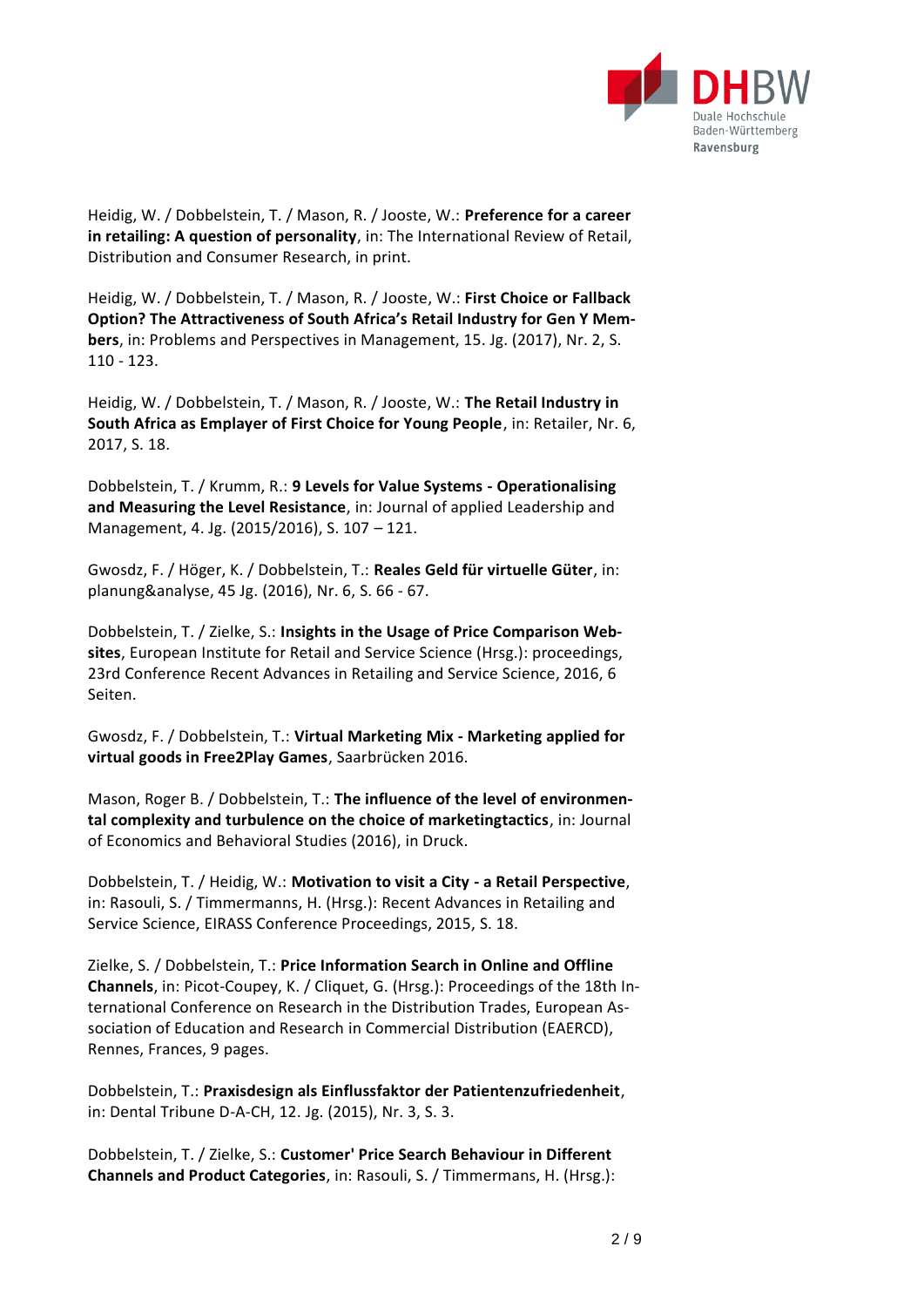

Recent Advances in Retailing and Service Science, EIRASS Conference Proceedings 2014, S. 29.

Erasmus, A. C. / Donoghue, S. / Dobbelstein, T.: **Consumers' perception of the complexity of selected household purchase decisions**, in: Journal of Retailing and Consumer Services, vol. 21, iss. 3, May 2014, p. 293 - 305.

Dobbelstein, T.: **Lebensstil und Lebensgefühl unter der Lupe der Wissenschaft**, Interview in: Marketing trifft ..., Ausgabe 2013, S. 8.

Erasmus, A. C. / Donoghue, S. / Dobbelstein, T.: **Consumers' perception of the complexity of selected household purchase decisions**, in: Timmermans, H.J.P (Hrsg.): Recent Advances In Retailing and Service Science, EIRASS Conference Proceeding 2013, p. 27.

Dobbelstein, T.: **Stadt, Marketing und Nachhaltigkeit**, in: 25 Jahre WIFO, Gemeinsam auf dem Ravensburger Weg, Ravensburg 2013, S. 8.

Dobbelstein, T. / Nattermann, B.: **Stationäre versus Internet – Best Practice Beispiele zur Stärkung des Stationären Fachhandels**, in: Offensiv für den Fachhandel, 9. Ausgabe, Mai 2013.

Dobbelstein, T.: **Market Potential of Community Produced Textiles on Regional German Retail Markets - an Educational Student Project to Support Communities**, Commuity Engagement Symposium Vanderbijlpark, Book of Abstracts, 2012, S. 13.

Dobbelstein, T.: **Changing Perceptions and Target Groups of Private Labels - Advice for Retailers**, DUT Institutional Research Day, Book of Abstracts, 2012, S. 55.

Dobbelstein, T./Bernauer, J.: **Relevanz und Glaubwürdigkeit als Erfolgsfaktoren des Weblog-Marketings, Eine empiriche Analyse am Beispiel des Automobilzulieferes ZF Friedrichshafen AG**, Saarbrücken 2012.

Dobbelstein, T./Brehm, C.: **Perception of Cost, Cost Drivers, HRM, Long and Short Term Critical Success Factors in the Hotel Industry, Recommendations for Hotel Management**, in: African Journal for Business Management, 44. Jg. (2012), Nr. 44, S. 10578 - 10590.

Dobbelstein, T./Peters, J.: **Online-Lebensmittelhandel in Deuschland**, **Analyse und Konzeption auf der Basis von Testkäufen, Konsumentenbefragungen und Best Practice Anaysen führender Anbieter**, Saarbrücken 2012.

Dobbelstein, T./Krumm, R.: **9 Levels for Value systems, Development of a Scale for Level-Measurement**, in: Journal of Applied Leadership and Management, 1. Jg. (2012), Nr. 1, S. 1-16.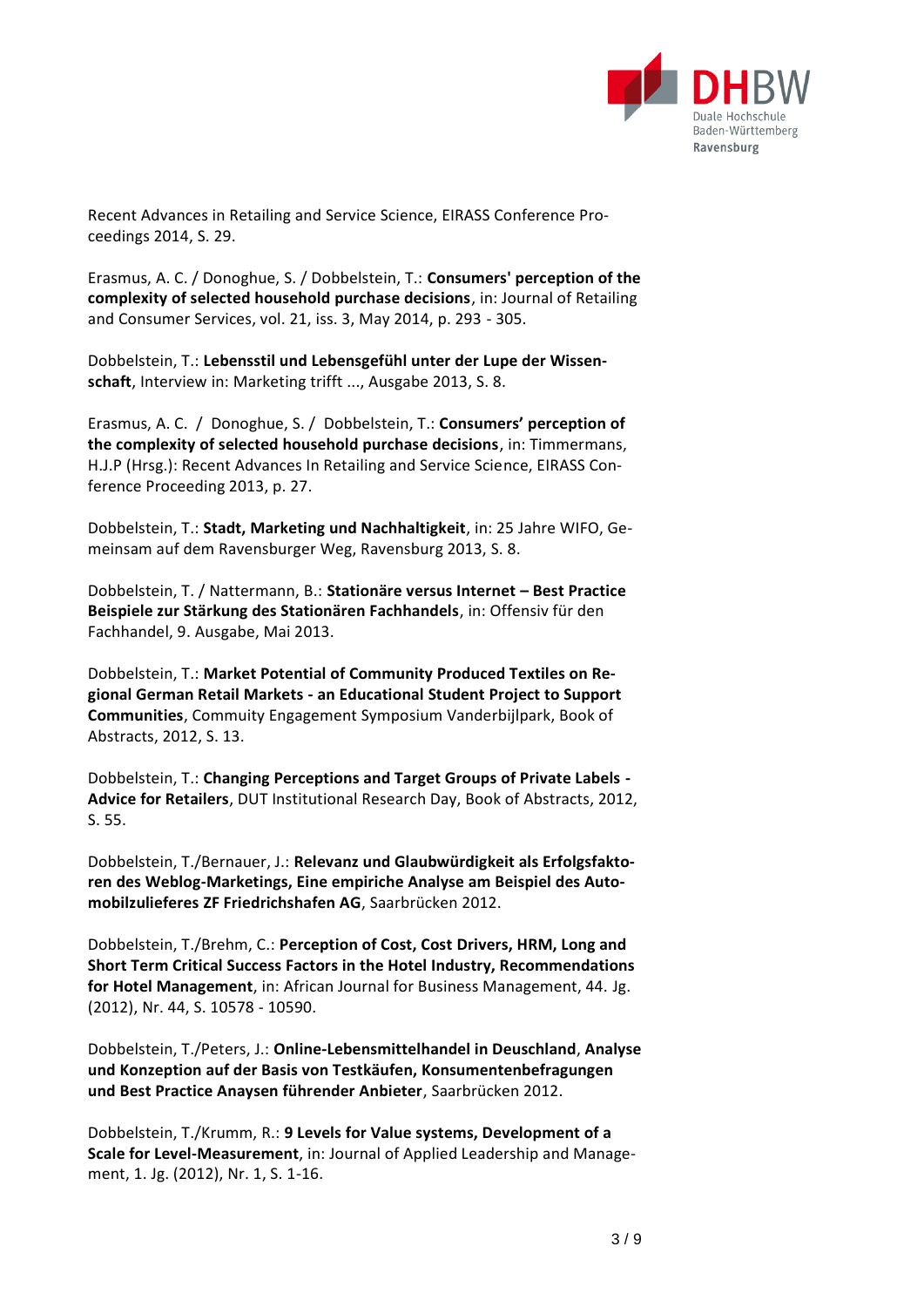

Dobbelstein, T./Renzing, O.: **Regional Anchoring as a Selection Criterion for Compulsory Health Insurance**, in: The International Journal of Applied Behavioral Economics, 1. Jg. (2012), Nr. 3, Juli - September, S. 39-57.

Dobbelstein, T./Brehm, C.: **The Importance of Human Resource and Cost Management as Critical Success Factors in Hotels; an Empirical Analysis,** in: Timmermans, H.J.P (Hrsg.): Recent Advances In Retailing and Service Science, EIRASS Conference Proceeding 2012.

Dobbelsein, T./Pflaum, M.: **Generation 45+, eine lebensgefühlbasiete Martsegmentierung für den Gesundheitsmarkt**, 2. Aufl., Saarbrücken 2012.

Dobbelstein, T./Renzing, O.: **Buy Local - Differenzierungsvorteil regional verankerter Krankenkassen**, Saarbrücken 2011.

Dobbelstein, T./Renzing, O.: **The regional anchoring of a compulsory health insurance as decision criterion in the selection of a compulsory health insurance - an empirical analysis based on the country of origin concept,** in: Timmermans, H.J.P (Hrsg.): Recent Advances In Retailing and Service Science, EIRASS Conference Proceeding 2011.

Dobbelstein, T./Brylla, T.: **Beeinflusst Praxisdesign die Patientenzufriedenheit?**, in: ZWP spezial, Nr. 9 (2010), S. 4 - 9.

Kuskova, E./Dobbelstein, T.: **The evolution of private label branding - from cheap copy to professional brand**, in: Journal of Brand Management, Nr. 49 (2010), S. 366 - 372.

Dobbelstein, T./Renzing, O.: **Criteria that influence a patient`s opinion about the medical quality of physicians in private practices,** in: Timmermans, H.J.P (Hrsg.): Recent Advances In Retailing and Service Science, EIRASS Conference Proceeding 2009.

Dobbelstein, T./Kuskova, E.: **Psychographic customer features as determinants of attitudes towards private labels - an empirical analysis in Russia and Germany,** in: Timmermans, H.J.P (Hrsg.): Recent Advances In Retailing and Service Science, EIRASS Conference Proceeding 2009.

Dobbelstein, T./Renzing, O.: **Die Verbesserung der Arzt-Patienten-Beziehung - eine empirische, maßnahmeorientierte Analyse zur Steigerung von Vertrauen, Patientenzufriedenheit und Patientenbindung**, Saarbrücken 2009.

Dobbelstein, T./Dos Santos, M.: **The influence of spirituality on the consumer decision making process - especially information behavior and retail store selection**, in: Timmermans, H.J.P (Hrsg.): Recent Advances In Retailing and Service Science, EIRASS Conference Proceeding 2008.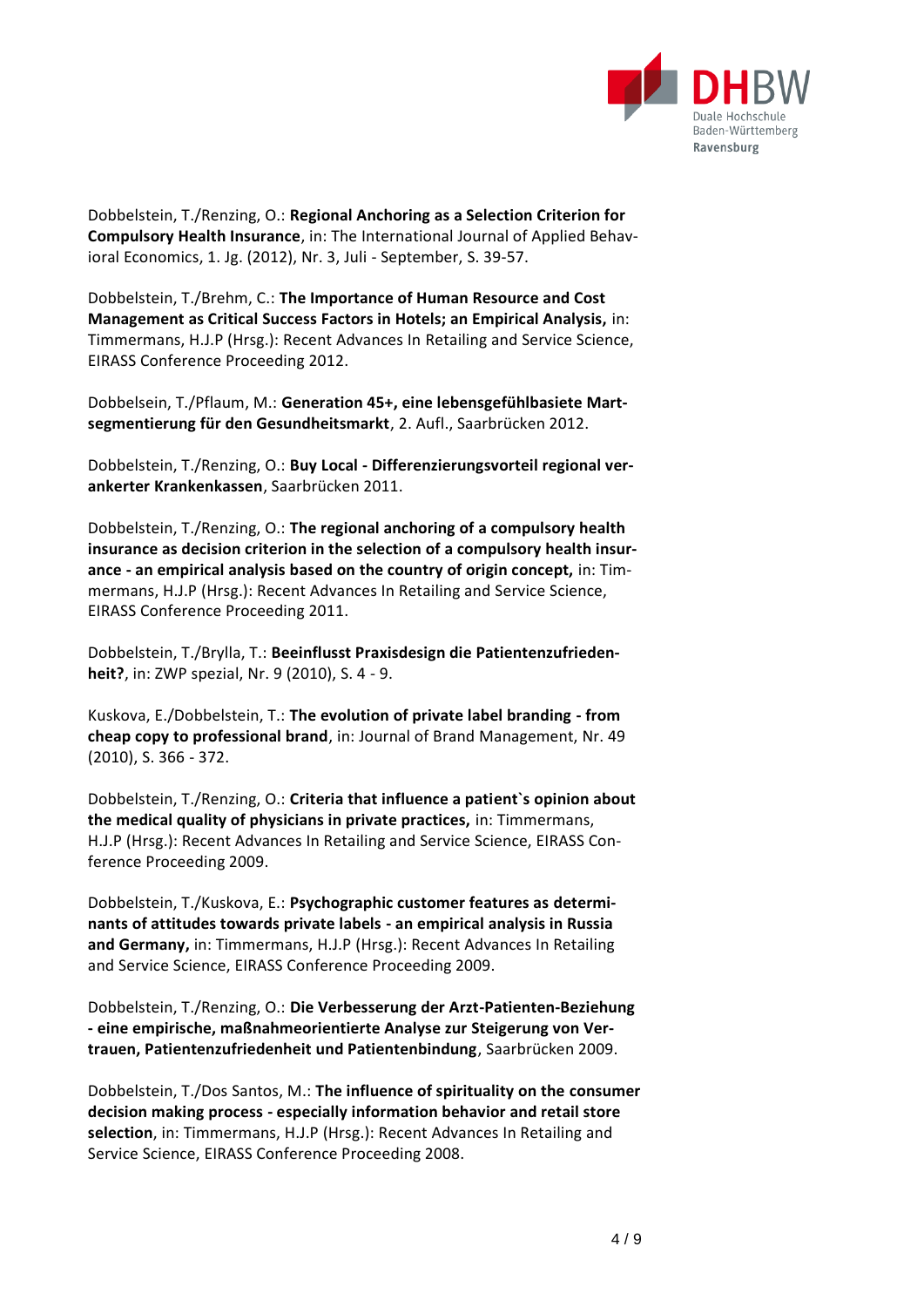

Dobbelstein, T./Pflaum, M.: **Gesundheitsbranche übertrifft starke Tourismusbranche um mehr als das Doppelte**, in: IHK Wiesbaden (Hrsg.): Hessische Wirtschaft, Nr. 6 (2008), Zarbock-Verlag, Frankfurt 2008, S. 7 - 8.

Dobbelstein, T.: **Prozessqualität als Wettbewerbsvorteil für Krankenhäuser eine Analyse aus Sicht der Einweiser**, in: Klusen, N./Meusch, A. (Hrsg.): Zukunft der Krankenhausversorgung, Nomos-Verlag, Baden-Baden 2008, S. 209 - 224.

Dobbelstein, Thomas/Pflaum, Maximilian/Meier, Michael: **Marketingorientierte Umsetzung einer lebensgefühlbasierten Marktsegmentierung der Generation 45plus für den Gesundheitsmarkt am Beispiel der Kampagne für KNEIPP**, in: planung & analyse, Nr. 4 (2007), Deutscher Fachverlag, Frankfurt 2007, S. 53 - 56.

Dobbelstein, Thomas/Pflaum, Maximilian: **Das Gesundheitsverhalten der Generation 45+**, in: Gebäudeinstallation, Nr. 7/8 (2007), Österreichischer Wirtschaftsverlag, Wien 2007, S. 34 - 36.

Dobbelstein, Thomas/Dos Santos, Maria /Herbst Frikkie: **Exploring Consumer's Spiritual Development in Adulthood: Possible Implications for Marketing Organisations**, in: Dheeraj, Sharma/Shaheen Borna (Hrsg.): Developments in Marketing Science, vol. XXX (2007), S. 154 - 163.

Dos Santos, Maria/Dobbelstein, Thomas: **Spirituality, Self Actualisation and Quantum Physics: Commonalities and a Retail Perspective**, in: Muller, A. (ed.): Management Insights vol. 1 (2007), p. 23 - 46.

Zielke, Stephan/Dobbelstein, Thomas: **Customers' Willingness To Purchase New Store Brands**, in: Journal of Product & Brand Management, vol. 16, (2007), no. 2, p. 112 - 121.

Dobbelstein, Thomas/Zielke, Stephan: **Bestimmungsfaktoren der Kaufbereitschaft von neuen Handelsmarken**, in: Trommsdorff, Volker (Hrsg.): Handelsforschung, 21. Jg. (2007), S. 69 - 83.

Dobbelstein, Thomas/Pflaum, Maximilian: **Generation 45+ - Eine lebensgefühlbasierte Marktsegmentierung für den Gesundheitsmarkt**, Saarbrücken 2007.

Dobbelstein Thomas/Pflaum, Maximilian: **Bedeutung des Wirtschaftsfaktors Gesundheit im Landkreis Ravensburg,** in: IHK Bodensee-Oberschwaben (Hrsg.): Gesundheitsmarkt Oberschwaben - Zukunftsperspektiven einer Gesundheitsregion, Ravensburg 2007.

Dobbelstein, Thomas/Windbacher, Daniel: **Mystery Shopping - Ziele, Prozess und Qualität eines Verfahrens zum Controlling der Dienstleistungsqualität,**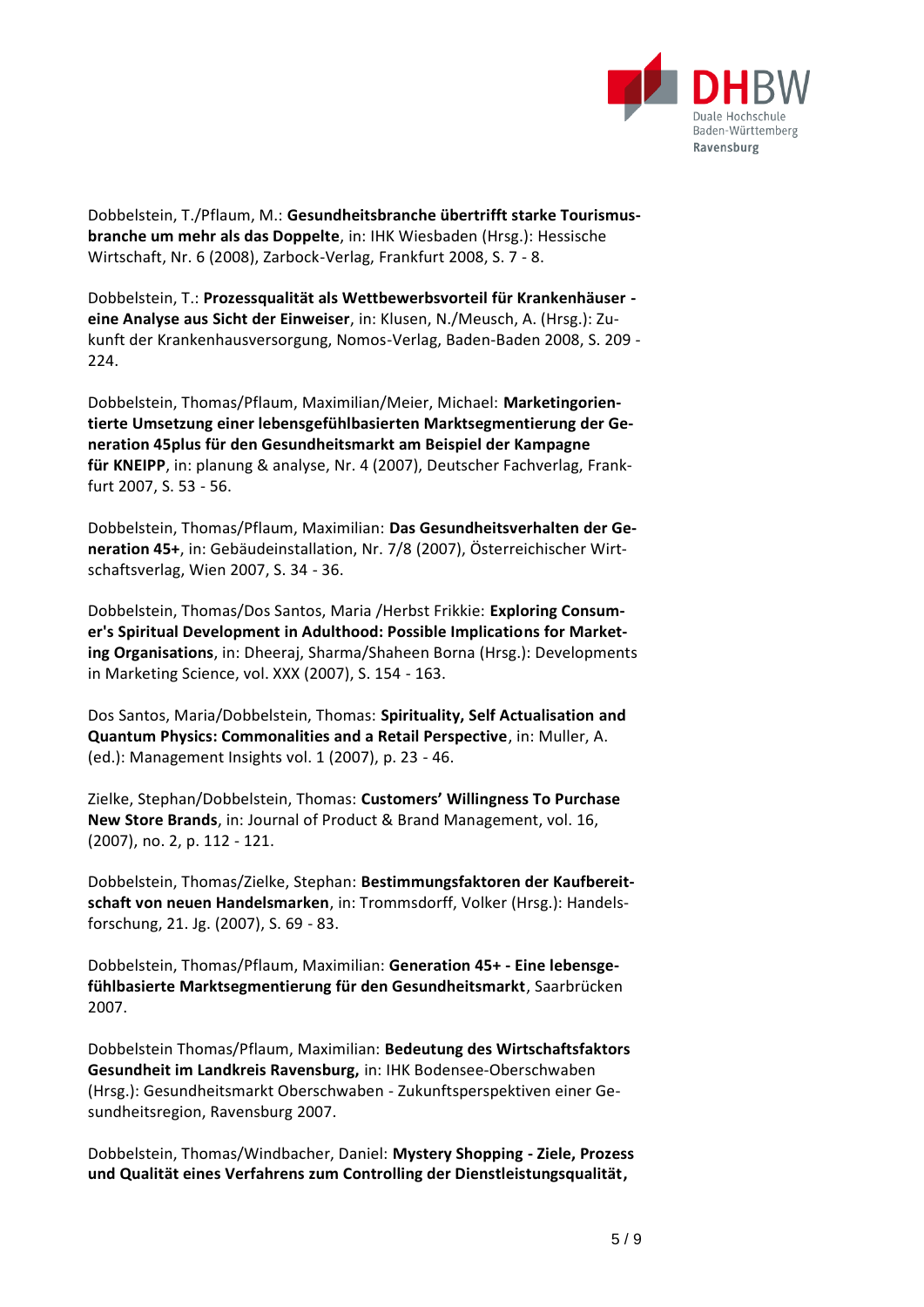

in: Schuckel, Marcus/Toporowski, Waldemar (Hrsg.): Theoretische Fundierung und praktische Relevanz der Handelsforschung, Wiesbaden 2007, S. 103 - 122.

Dobbelstein, Thomas: **Erreichbarkeit und schnelle Prozesse zeichnen gute Krankenhäuser aus - Ergebnisse einer repräsentativen Einweiserbefragung**, in: f&w, 24. Jg. (2007), Nr. 1, S. 22 - 26.

Dobbelstein, Thomas/Kristin, Klebl: **Development of the Generation 50 plus and their effects on retail marketing – an insight into the German market**, in: Sediba sa Thuto: Academic Journal of Vaal University of Technology, Vol. 3, (2006), S. 19 - 53.

Dobbelstein, Thomas/Pflaum, Maximilian: **Image Analysis and Development as an Instrument to improve the competitive Advantage of the University of Cooperative Education**, in: Journal of Cooperative Education and Internships, vol. 40 (2006), p. 30 - 45.

Dobbelstein, Thomas: **Die Nutzung probabilistischer Potentialmodelle zur verkaufsstellenspezifischen Marktpotentialprognose - dargestellt am Beispiel von Presseartikeln**, in: marketing zfp, 26. Jg. (2004), H. 2, S. 121 - 140.

Dobbelstein, Thomas: **Globalization of Education as a Service Industry – a market based Analysis** in: Reforma Quaterly International Economic Journal, vol. 21 (2004), no. 2, p. 23 - 27.

Dobbelstein, Thomas/Behrendt, Lisa: **Mental Models as an Approach to Analyze Consumer Behavior**, in: State University of Jakarta (ed.): Parameter Special Edition, vol. 20 (2004), no. 1, p. 1 - 72.

Dobbelstein, Thomas/Mouraviev, Nikolai: **The Bologna Agreement: Implications for Universities in Central Asia**, in: Reforma Quaterly International Economic Journal, vol. 21 (2004), no. 1, p. 46 - 47 and 51 - 53.

Dobbelstein, Thomas/Taylor, Susanne: **Analysing the World of Work's Requirements with the Aim of Enthusing Companies about Cooperative Education**, in: Asia Pacific Journal of Cooperative Education (APJCE), vol. 5 (2004), Part 1, S. 1 - 6.

Dobbelstein, Thomas: **Marktpotentialanalyse**, in: dnv, 54. Jg. (2002), H. 4-5, S. 92 - 94 (Teil 1) und H. 6, S. 26 - 28 (Teil 2).

Dobbelstein, Thomas: **Marktpotenzialanalysen als Basis der Sortimentspolitik**, Das Beispiel Presseartikel, Wiesbaden, 2002.

Dobbelstein, Thomas/Fröhlich Simone: **Zwischen den Zeilen** ... (Die Bedeutung der Kaufzeitungskunden für die Marketing- und Sortimentspolitik in Convenience Shop) in: Convenience Shop, 6. Jg. (2001), H. 10, S. 49 - 50.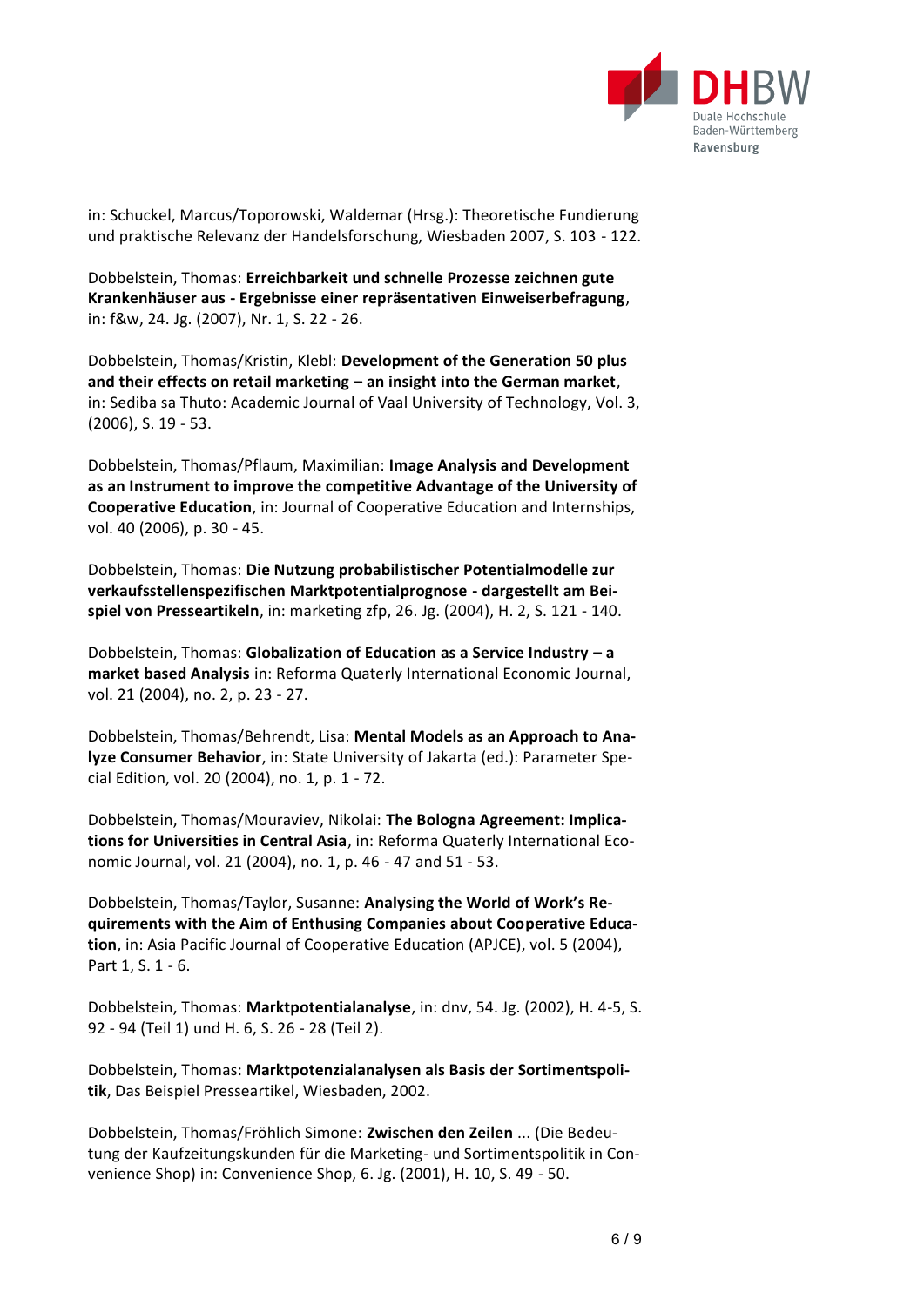

Dobbelstein, Thomas: **Beschwerde- und Reklamationsmanagement - Analyse und Maßnahmen dargestellt am Beispiel des Möbelhandels**, in: Müller-Hagedorn, Lothar (Hrsg.): Kundenbindung im Handel, Frankfurt am Main 1999, S. 283 - 314, aktualisiert in: Müller-Hagedorn, Lothar (Hrsg.): Kundenbindung im Handel, 2. Aufl., Frankfurt am Main 2001, S. 289 - 320.

Schuckel, Marcus/Dobbelstein, Thomas: **Ausgewählte Methoden zur Kategorisierung von Kundenanforderungen auf der Basis der Penalty-Reward-Contrast-Analyse**, in: Müller-Hagedorn, Lothar (Hrsg.): Kundenbindung im Handel, Frankfurt am Main 1999, S. 135 - 164, aktualisiert in: Müller-Hagedorn, Lothar (Hrsg.): Kundenbindung im Handel, 2. Aufl., Frankfurt am Main 2001, S. 147 - 176.

Kaapke, Andreas/Dobbelstein, Thomas: **Kundenbindung im Handel - Empirische Ergebnisse**, in: Müller-Hagedorn, Lothar (Hrsg.): Kundenbindung im Handel, Frankfurt am Main 1999, S. 45 - 64, aktualisiert in: Müller-Hagedorn, Lothar (Hrsg.): Kundenbindung im Handel, 2. Aufl., Frankfurt am Main 2001, S. 47 - 66.

Dobbelstein, Thomas / Keppel, Michael F.: **Die Auswirkungen des E-Commerce auf die Sortimentsplanung des Großhandels - dargestellt am Beispiel des Presse-Grosso**, in: Müller-Hagedorn, Lothar (Hrsg.): Zukunftsperspektiven des E-Commerce im Handel, Frankfurt am Main 2000, S. 337 - 361.

Dobbelstein, Thomas / Keppel, Michael F.: **E-Commerce und Sortiment**, in: dnv, 52. Jg. (2000), H. 9, S. 88 - 104. Dobbelstein, Thomas: Jahresbetriebsvergleich 1998, **Zur Situation im Facheinzelhandel sowie im Naturkost-/Naturwareneinzelhandel**, in: BNN-Einzelhandel informiert, Nr. 49 vom 09.12.1999, S. 1 - 2.

Kaapke, Andreas/Dobbelstein, Thomas: **Kundenbindung im Handel - Empirische Ergebnisse**, in: Mitteilungen des Instituts für Handelsforschung an der Universität zu Köln, 51. Jg. (1999), H. 7, S. 133 - 144.

Dobbelstein, Thomas: **Auswertung der Betriebsvergleichsergebnisse '97**, BNN-Nachrichten Naturkosthandel, Heft Februar '99, S. 21.

Dobbelstein, Thomas: IfH, Auswertung '97 liegt vor, **Bericht über die Ergebnisse des Betriebsvergleichs für Naturkost/Naturwarenfachgeschäfte**, in: BNN-Einzelhandel informiert, Nr. 1 vom 07.01.1999, S. 1.

Dobbelstein, Thomas/Wenzlitschke, Max Reinhard: **Eisenwaren- und Hausrathan-del, Ausgewählte Ergebnisse des Betriebsvergleichs für das Jahr 1997**, Handelsjournal - Leserservice, Köln 1999.

Dobbelstein, Thomas/Wenzlitschke, Max Reinhard: **Glas-, Porzellan-, Keramikeinzelhandel, Ausgewählte Ergebnisse des Betriebsvergleichs für das Jahr 1997**, Handelsjournal - Leserservice, Köln 1999.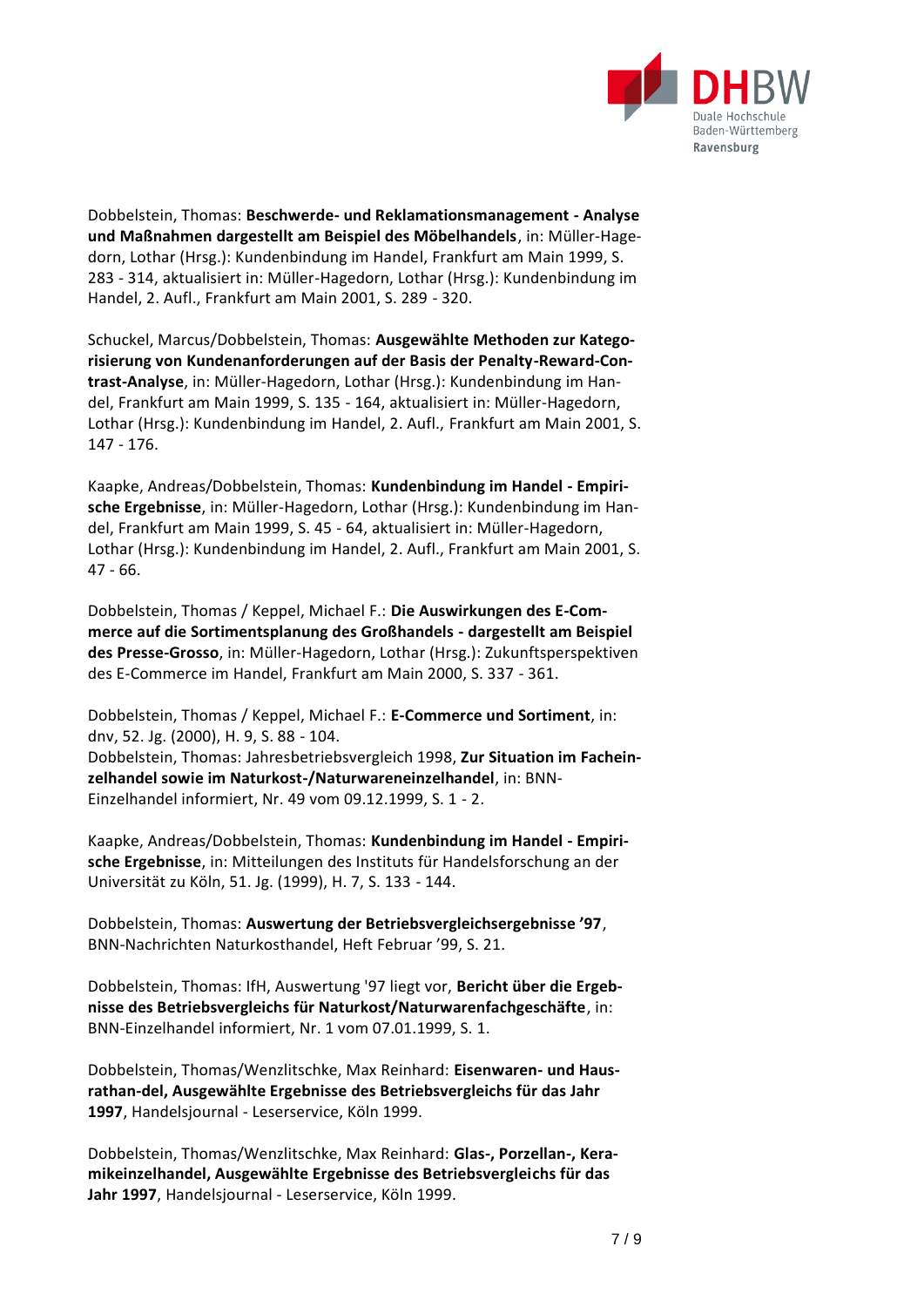

Dobbelstein, Thomas/Wenzlitschke, Max Reinhard: **Lebensmitteleinzelhandel, Ausgewählte Ergebnisse des Betriebsvergleichs für das Jahr 1997**, Handelsjournal - Leserservice, Köln 1999.

Dobbelstein, Thomas/Wenzlitschke, Max Reinhard: **Naturkost-/Naturwareneinzelhandel, Ausgewählte Ergebnisse des Betriebsvergleichs für das Jahr 1997**, Handelsjournal - Leserservice, Köln 1999.

Dobbelstein, Thomas/Wenzlitschke, Max Reinhard: **Möbeleinzelhandel, Ausgewählte Ergebnisse des Betriebsvergleichs für das Jahr 1997**, Handelsjournal - Leserservice, Köln 1999.

Dobbelstein, Thomas: Was der Kunde will - **Kundenanforderungen beim Möbelkauf**, in Möbelmarkt, Heft 1, 1999, S. 32 - 40.

Dobbelstein, Thomas: **Prognoseverfahren**, in: Universität zu Köln, Seminar für Allgemeine Betriebswirtschaftslehre, Handel und Distribution (Hrsg.): Instrumente der Handelswissenschaft, Teil 2, Köln, Dezember 1998, S. 11-1 bis 11- 11.

Dobbelstein, Thomas: **Årsager til og behandling af møbelreklamationer**, in: Foreningen Dansk Møbelindustri (Hrsg.): Medlemsarrangement, En reklamation er en gave, Tagungsband zum Kongress am 08.10.98, Kopenhagen 1998, S. 2 - 22.

Schuckel, Markus/Dobbelstein, Thomas: **Die Kategorisierung von Kundenanforderungen mit Hilfe der PRC-Analyse** - dargestellt am Beispiel einer Studie zum Gebrauchtwagenmarkt, in: Mitteilungen des Instituts für Handelsforschung an der Universität zu Köln, 50. Jg. (1998), H. 5, S. 89 - 102.

Dobbelstein, Thomas: **Die Umsatzentwicklung im westdeutschen Elektrogroßhandel, eine quantitative Prognose bis zum Jahr 2000**, in: Elektrowirtschaft, Heft 10/97, S. 6 - 15.

Müller-Hagedorn, Lothar/Dobbelstein, Thomas: **Kunden-Zufriedenheit gemeinsam managen**, in: möbelkultur, Heft 6/97, S. 52 - 57.